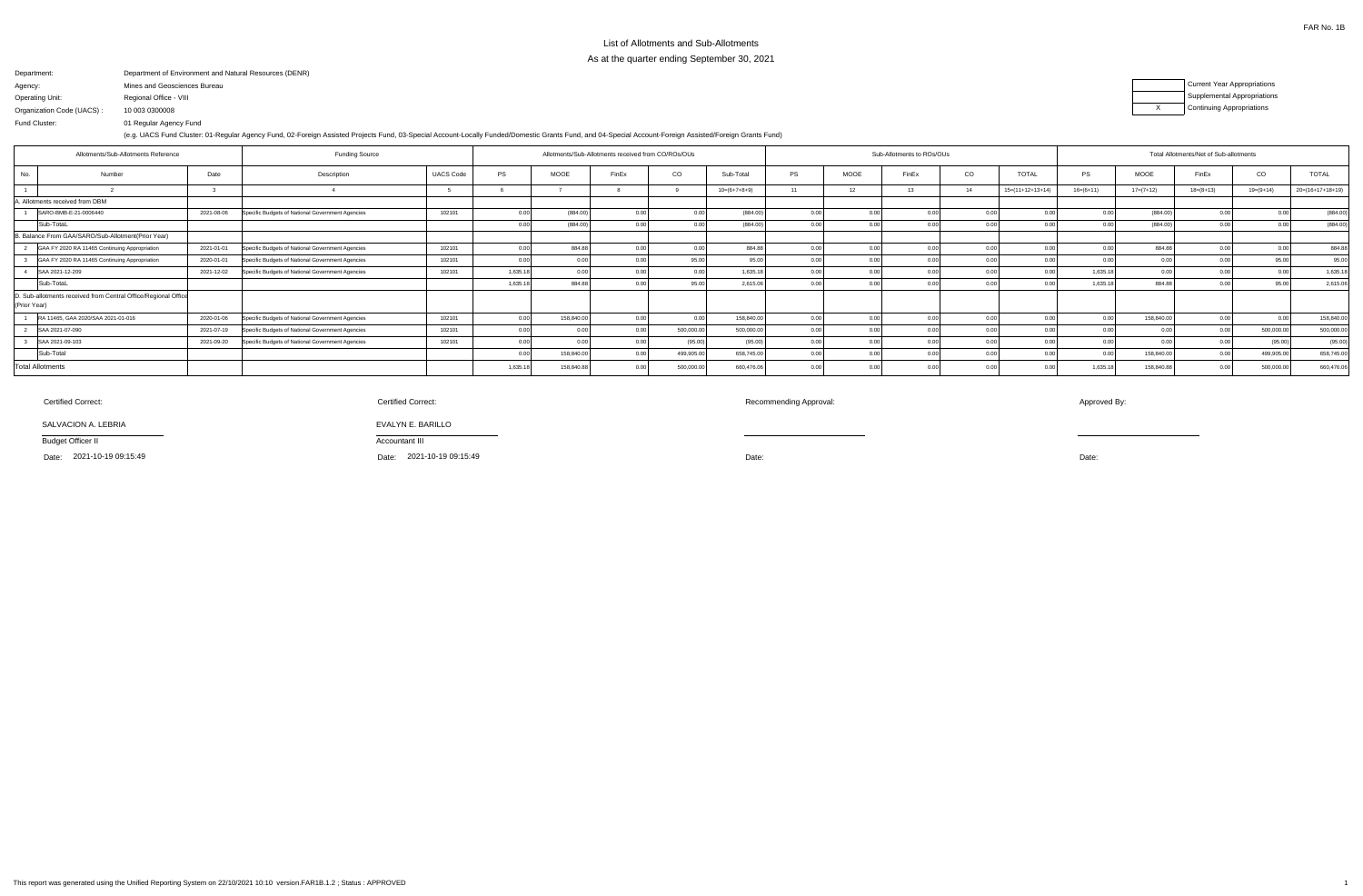Department Agency/EntityOperating UnitOrganization Code (UACS) Fund ClusterDepartment of Environment and Natural Resources (DENR) : : Mines and Geosciences Bureau Regional Office - VIII:10 003 0300008:01 Regular Agency Fund:

(e.g. UACS Fund Cluster: 01-Regular Agency Fund, 02-Foreign Assisted Projects Fund, 03-Special Account-Locally Funded/Domestic Grants Fund, and 04-Special Account-Foreign Assisted/Foreign Grants Fund)

| <b>Current Year Appropriations</b> |
|------------------------------------|
| <b>Supplemental Appropriations</b> |
| <b>Continuing Appropriations</b>   |

Date: 2021-10-19 09:15:49 Accountant III

| Allotments/Sub-Allotments Reference |                                                                               | <b>Funding Source</b> |                                                  | Allotments/Sub-Allotments received from CO/ROs/OUs |               |               |       |      |                | Sub-Allotments to ROs/OUs |                |                  | Total Allotments/Net of Sub-allotments |                    |                |                |             |             |                    |
|-------------------------------------|-------------------------------------------------------------------------------|-----------------------|--------------------------------------------------|----------------------------------------------------|---------------|---------------|-------|------|----------------|---------------------------|----------------|------------------|----------------------------------------|--------------------|----------------|----------------|-------------|-------------|--------------------|
| No.                                 | Number                                                                        | Date                  | Description                                      | <b>UACS Code</b>                                   | <b>PS</b>     | <b>MOOE</b>   | FinEx | CO   | Sub-Total      | <b>PS</b>                 | MOOE           | FinEx            | CO                                     | <b>TOTAL</b>       | PS             | <b>MOOE</b>    | FinEx       | CO          | <b>TOTAL</b>       |
|                                     |                                                                               |                       |                                                  |                                                    |               |               |       |      | $10=(6+7+8+9)$ |                           | 12             | 13 <sup>13</sup> | 14                                     | $15=(11+12+13+14)$ | $16=(6+11)$    | $17=(7+12)$    | $18=(8+13)$ | $19=(9+14)$ | $20=(16+17+18+19)$ |
| . Allotments received from DBM      |                                                                               |                       |                                                  |                                                    |               |               |       |      |                |                           |                |                  |                                        |                    |                |                |             |             |                    |
| NBC NO. 583                         | COMPREHENSIVE RELEASE PER ANNEX A AND A-1 OF                                  | 2021-01-12            | Specific Budgets of National Government Agencies | 101101                                             | 28,370,000.00 | 16,170,000.00 |       |      | 44,540,000.00  | 0.00                      | 0 Q            |                  |                                        |                    | 28,370,000.00  | 16,170,000.00  | 0.00        |             | 44,540,000.00      |
|                                     | COMPREHENSIVE RELEASE THROUGH GARO/SARO                                       | 2021-01-12            | Retirement and Life Insurance Premiums           | 104102                                             | 2.683.000.00  |               |       | 0.00 | 2.683.000.00   | 0.00                      | 0.0            |                  |                                        |                    | 2,683,000.00   | 0 <sub>0</sub> | 0.00        | 0.00        | 2,683,000.00       |
| Sub-Total                           |                                                                               |                       |                                                  |                                                    | 31,053,000.00 | 16,170,000.00 |       |      | 47,223,000.00  | 0.00                      | 0 <sub>0</sub> |                  |                                        |                    | 31,053,000.00  | 16,170,000.00  | 0.00        |             | 47,223,000.00      |
|                                     | Sub-allotments received from Central Office/Regional Office                   |                       |                                                  |                                                    |               |               |       |      |                |                           |                |                  |                                        |                    |                |                |             |             |                    |
|                                     | COMPREHENSIVE RELEASE PER ANNEX A AND A-1 OF<br>NBC NO. 583 / SAA 2021-01-017 | 2021-01-12            | Specific Budgets of National Government Agencies | 101101                                             | 0.00          | 2,096,688.00  |       | 0.00 | 2,096,688.0    | 0.00                      |                |                  |                                        |                    | 0 <sub>0</sub> | 2,096,688.0    | 0.00        | $\cap$      | 2,096,688.00       |
|                                     | COMPREHENSIVE RELEASE PER ANNEX A AND A-1 OF<br>NBC NO. 583 / SAA 2021-01-033 | 2021-01-12            | Specific Budgets of National Government Agencies | 101101                                             | 789,300.00    |               |       | 0.00 | 789,300.0      | 0.00                      |                |                  |                                        |                    | 789,300.00     |                | 0.00        |             | 789,300.00         |
|                                     | ALLOTMENT FROM MAF (MOOE) / SAA 2021-01-049                                   | 2021-04-11            | Specific Budgets of National Government Agencies | 101101                                             | 0.00          | 78,556.00     |       | 0.00 | 78,556.00      | 0.00                      | 0.00           |                  |                                        | 0.00               |                | 78,556.00      | 0.00        | 0.00        | 78,556.00          |
|                                     | COMPREHENSIVE RELEASE PER ANNEX A AND A-1 OF<br>NBC NO. 583 / SAA 2021-01-049 | 2021-01-12            | Specific Budgets of National Government Agencies | 101101                                             | 0.00          | 1,612,389.00  |       | 0.00 | 1,612,389.00   | 0.00                      | 0 <sub>0</sub> |                  | _0.00                                  | 0.00               | 0.00           | 1,612,389.0    | 0.00        | 0.00        | 1,612,389.00       |
|                                     | COMPREHENSIVE RELEASE PER ANNEX A AND A-1 OF<br>NBC NO. 583 / SAA 2021-08-094 | 2021-01-12            | Specific Budgets of National Government Agencies | 101101                                             | 477,960.00    | 0.00          |       | 0.00 | 477,960.00     | 0.00                      | 0.0            |                  | 0.00                                   | 0.00               | 477,960.00     | 0 <sub>0</sub> | 0.00        | n nr        | 477,960.00         |
| 2021-08-095                         | COMPREHENSIVE RELEASE THROUGH GARO/SARO / SAA                                 | 2021-01-12            | Retirement and Life Insurance Premiums           | 101102                                             | 68,826.24     | 0.00          |       | 0.00 | 68,826.24      | 0.00                      | 0.00           |                  |                                        | 0.00               | 68,826.24      | 0.0(           | 0.00        |             | 68,826.24          |
| Sub-Total                           |                                                                               |                       |                                                  |                                                    | 1,336,086.24  | 3,787,633.00  |       | 0.00 | 5,123,719.24   | 0.00                      | 0.00           |                  | 0.00                                   | 0.00               | 1,336,086.24   | 3,787,633.00   | 0.00        | 0.00        | 5,123,719.24       |
| otal Allotments                     |                                                                               |                       |                                                  |                                                    | 32,389,086.24 | 19,957,633.00 |       |      | 52,346,719.24  |                           |                |                  |                                        |                    | 32,389,086.24  | 19,957,633.00  | 0.00        |             | 52,346,719.24      |

SALVACION A. LEBRIA

Budget Officer II

Date: 2021-10-19 09:15:49

Certified Correct:

Chief, Finance and Administrative Division

: 2021-10-19 09:15:49 Date: 2021-10-19 09:15:49 Date: Chief, Finance and Administrative Division Date:

MARCELINA C. ESPOS

Recommending Approval:

Approved By:

CARLOS A. TAYAG, CESE

Regional Director

EVALYN E. BARILLO

Certified Correct: